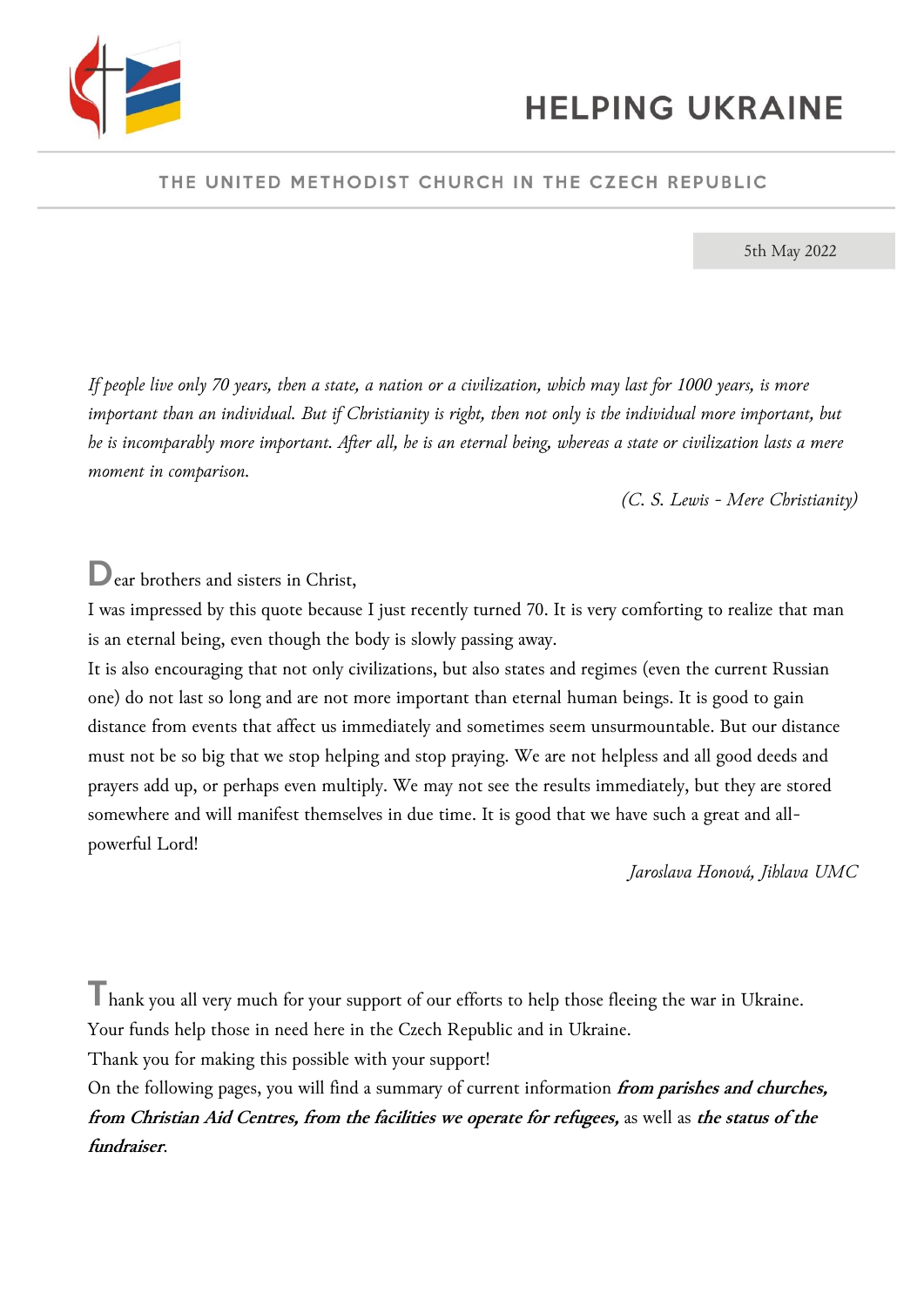# What is happening in parishes and congregations

**ECM parishes and congregations helping Ukraine — week 25 April – 1 May 2022**

### Jihlava

Activities for people from Ukraine are underway. Several visitors came for a Bible group in Russian, four mothers with children came for a friendly conversation in Czech, and new faces appeared at the Sunday service in addition to the regulars. Two youngsters will be going with our Royal Rangers group (similar to Scout Boys) to the Ringotournament (thanks to the RR leaders for their willingness and to our church donors for their financial support). We are very grateful for all the volunteers who are involved in the activities and also for the language and communication skills of our coordinator Alexandra Grace. She handles phone support for many women in their concerns, and also helps with children's school issues. In handing out tracts and passing out items, she manages to strike up a conversation and share the gospel in a natural way. Humanitarian aid (clothes, food...) continues to be given.

We are working with the Orthodox Church, which cares for a large number of refugees and welcomes help with arranging things at the bank and negotiating around job offers. The Orthodox Church also had plenty of winter clothes that nobody wanted anymore - we managed to arrange with the Roman Catholic Charity in Broumov to take them away. Some families moved into empty flats – there is a need for furniture, and the nearest furniture bank is in Brno. We are therefore looking for help with transport (we would welcome offers from other ECM congregations as well).



Spring has begun and Ukrainian mothers are asking for bicycles, scooters and bikes for their children. Many people have responded to the appeal - thank you all, they have made the children very happy and have greatly encouraged their mothers. (We are still looking for scooters, and we also welcome balls.) Registration for the nursery is coming up, but places are scarce, and it will be a problem as there is no central database of available places. If Ukrainian mothers want to work, a nursery for their children is a key thing.

*Libuše Hajčiarová, administrative worker at Jihlava UMC*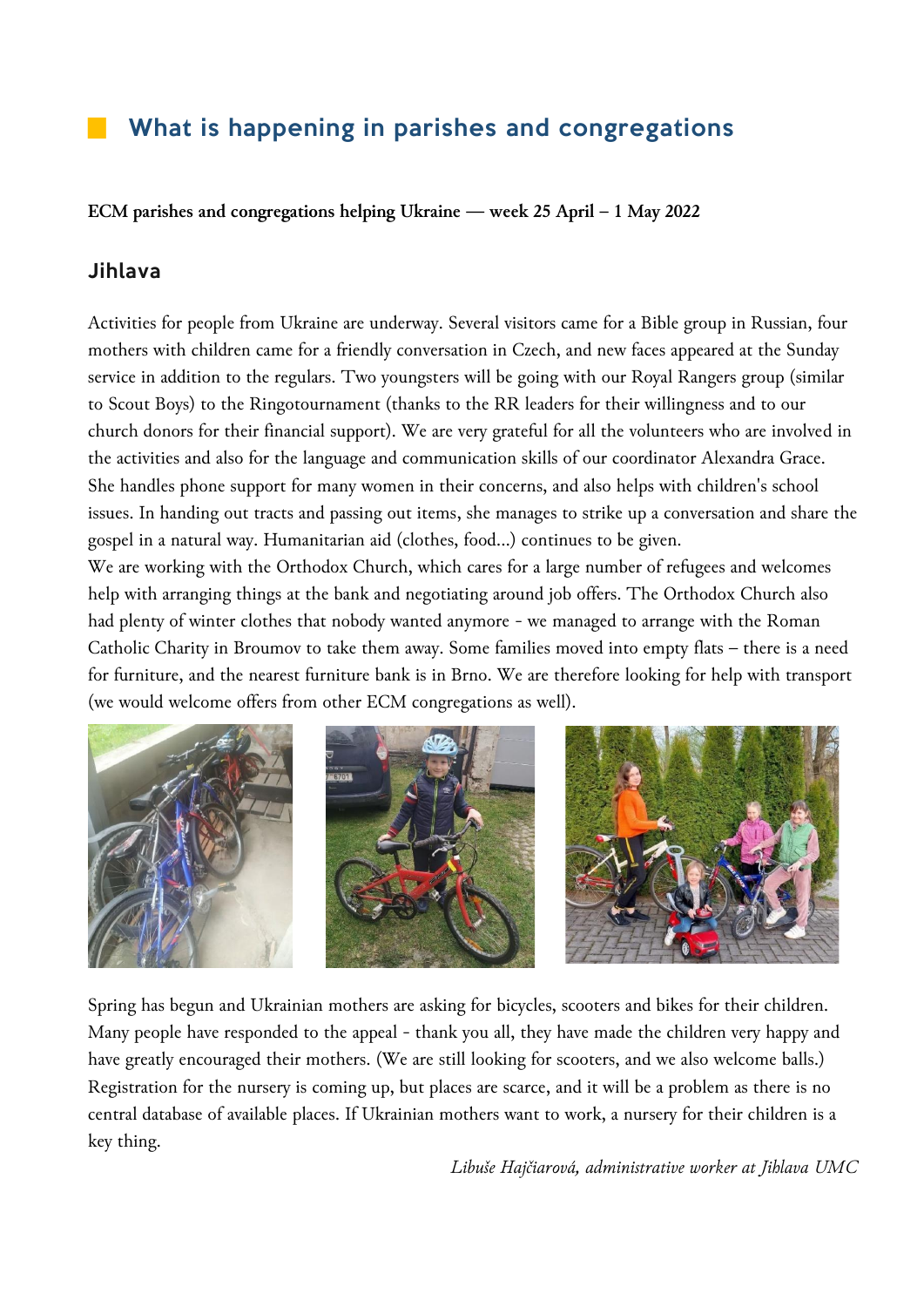### Praha Strašnice

After 6 weeks we said goodbye to Mrs. Oxana's family. They moved from our basement, which they thanked us for often, to a rented apartment. A member of our congregation helped with the lease and put in a good word with the real estate agency, so in the end they didn't get a rent increase over the previous tenant. We visited the family after a week, and they seemed happy. We will try to continue to keep in touch.

Our basement is available again after a few days of preparation and we will see who the Lord God brings us now.

On Wednesdays when we have the church open to the public, we are still taking up a food collection. However, the number of people bringing food has greatly decreased. This is understandable. Last Wednesday, however, I experienced something encouraging. A lady came to see if the collection to Ukraine was still on. When I told her that it was, she told me that she and her husband were going to bring some food in a little while, but that they didn't have a car, so she came to ask beforehand so as not to carry it unnecessarily. I was completely moved when I later saw this elderly couple carrying a box of food down the street so they could contribute.

*Milan Mrázek, pastor*

## What is happening in our refugee facilities

The Diakonia of the Czech UMC arranges and organizes accommodation for refugees in three facilities: two church facilities - the Veselka recreation house near Vimperk and the Poušť recreation area near Bechyně, and one borrowed - the Dekonta recreational house in Vojnův Městec (staffed by the Christian Aid Center Ječmínek, Žďár nad Sázavou). Coordination is provided by the director Karel Nyerges *[\(diakonie@umc.cz\)](mailto:diakonie@umc.cz).*

### Diakonia UMC

#### **Another personal testimony from our centres**

*"I didn't want to leave, but my husband told me that if we don't leave now, we won't get out of here. I left because of the children."*

My name is S. and I am about to turn 31. I live in a small village in the Cherkassy region of Ukraine and make my living in agro-tourism.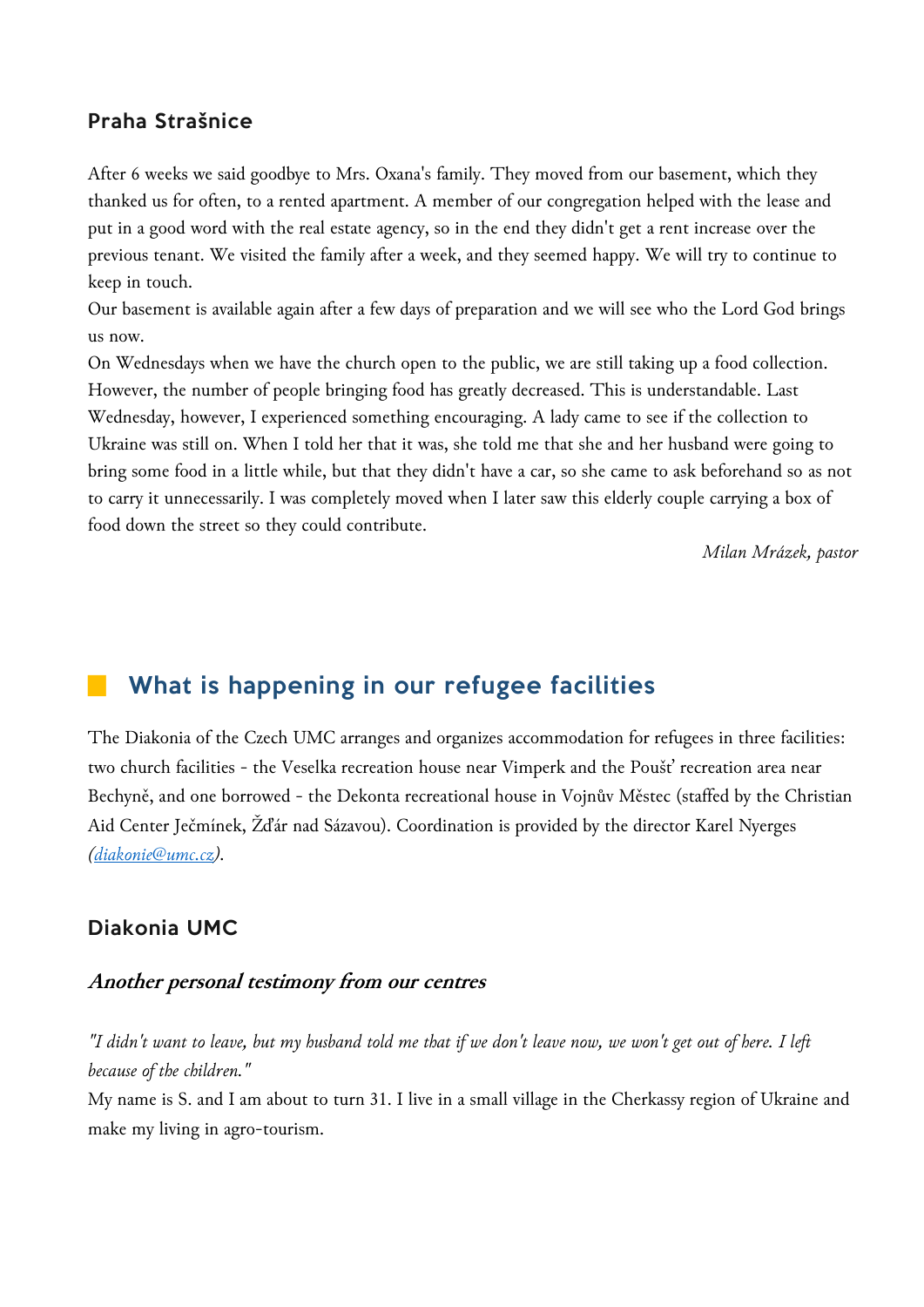Our village is about 230 km from Kiev, which my husband says is a short distance for tanks and weapons, and they can be here in no time.

My husband stayed at home after we left and is trying to help. He prepares Molotov cocktails and "hedgehogs" for anti-tank defense, always on the alert and ready. He volunteered for any work, but said it was not needed yet. The local villagers say they are safe for now, but the husband does not want to remain idle and wants to play some part in defending his country.

The villagers provide the nearby towns with food in the form of canned meat. Many are trying to help in any way they can. The locals, however, believe that they will not be touched by the ongoing war, at least in the sense that they will not be bombed or attacked - but no one knows. They are afraid, they are worried, but they tell themselves that it does not concern them.

A lot of people from Kiev have fled to our village, there are three or four cars parked in every yard. But unfortunately there are also people who are not interested in participating in anything or helping with anything. I was expecting a lot more people to get involved in the help and that it would be more visible. Now I am a bit disappointed.

My husband has joined militia and is actively helping with anything needed where we live, even though we have a farm and an agritourism business. However, there are also a lot of people who just sit around, do nothing and just get through these challenging times. My husband is also disappointed with this situation because he expected much more involvement from the locals given the size of our village. Our acquaintance, an 18-year-old boy, and his father have registered with the military administration so that they can go to the front to fight if needed; they are not hiding, but waiting with other members of the militia when the time is right to enlist.

We decided to leave Ukraine, followed a relative of a friend to the Czech Republic and drove 15 hours by car to the Polish border. At the Polish border we waited in line for 6-7 hours. The border guards noticed that we had a baby with us, so they sped up our border crossing. They sent us to the bus stops of the buses heading inland. We boarded a bus that took us to an asylum centre. From there we took another bus that took us to a village where we took a train that was a direct connection to Prague. From Prague we took the train to Plzeň. There we visited friends, ate and had a shower. A little while later, one of the volunteers called us and escorted us to a minibus, which took us to our destination late at night.

This article was written as an authentic testimony. Due to the sensitivity of the information in the text, the real names of the people involved are not mentioned due to possible identification and misuse. *Karel Nyerges, director of Diakonia UMC*

------------------------------------------------------------------------------------------------------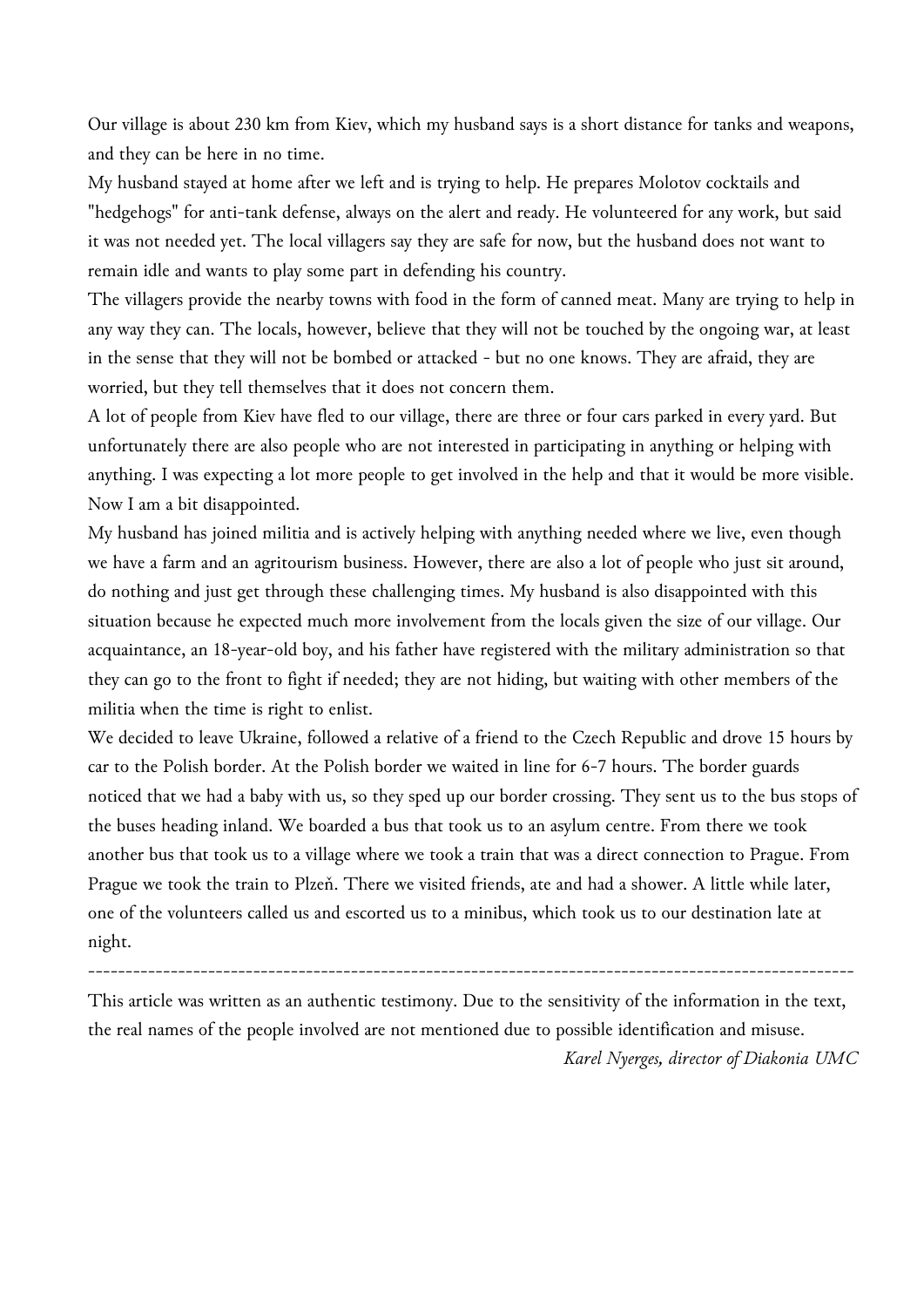## **Recreational house Dekonta in Vojnův Městec**

The Dekonta facility in Vojnův Městec currently accommodates 15 refugees, a total of three families who are now living together. They have quickly acclimatised and will start working when they find employment in the vicinity. One of the women even commutes to Prague to work in her field. The Ukrainian children are slowly integrating at school. The kindergarten is now at full capacity, but in the future - after the holidays - it will be possible to adapt the younger children to a normal way of life and bring them into contact with other children.



These Ukrainian families have never been to the Czech Republic. Despite the fact that they like it here, when they look at the landscape uin the spring sunshine, they remember what it would be like if there was no war in their country. What it would be like to be at home with their loved ones...

*Christian Aid Centre Ječmínek*

# How we handle funds in the transparent account and donations from abroad:

• Priorities for the use of resources respond to a changing and evolving situation. Given the difficulty of forecasting, the strategy is refined at regular intervals with particular regard to the effectiveness and sustainability of our aid - also in view of the commitment we have made to the specific people in our facilities and the trust they have placed in us.